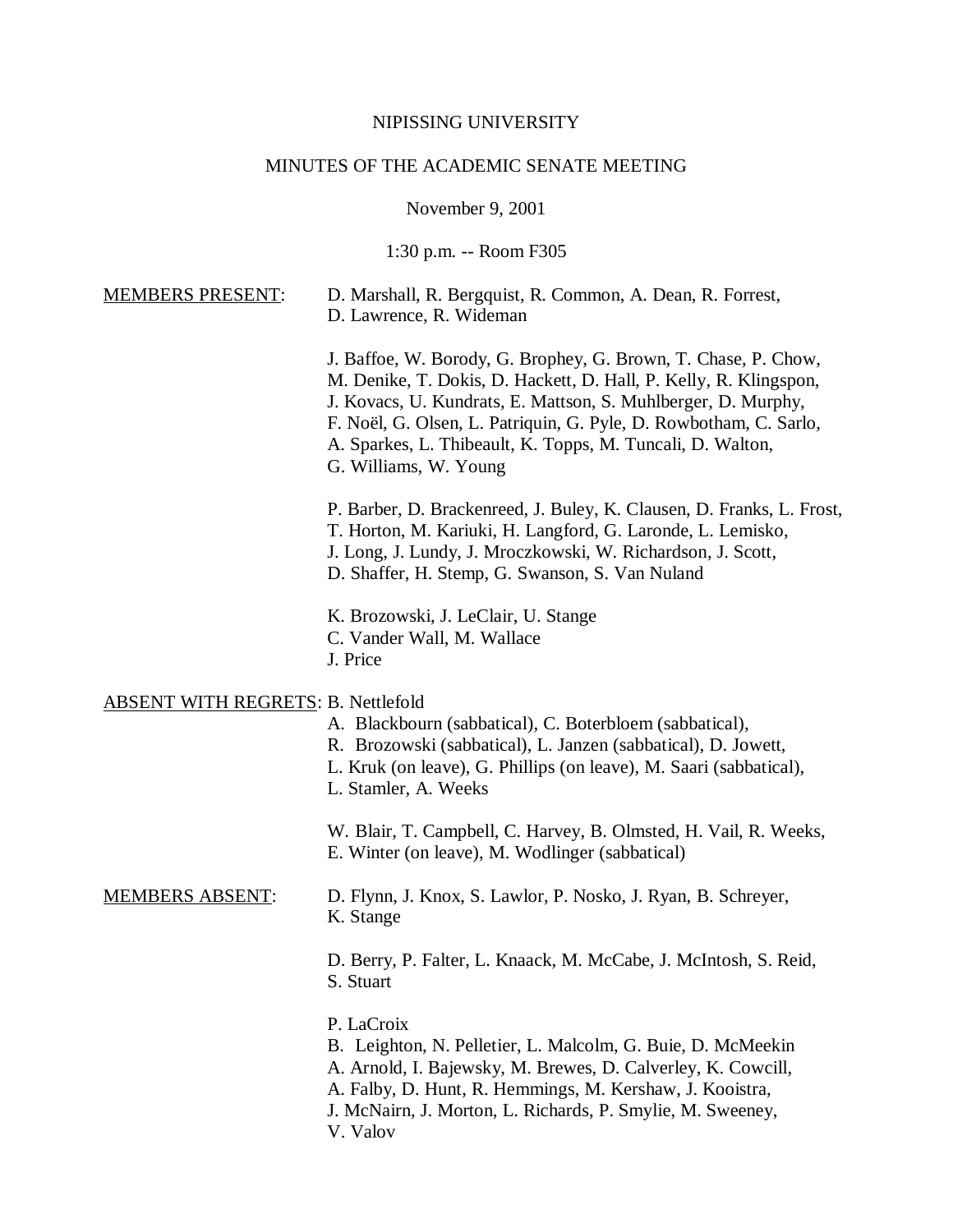MOTION #1: Moved by L. Lemisko, seconded by H. Langford that the minutes of the regular meeting of the Academic Senate dated October 5, 2001 be adopted. CARRIED

## ANNOUNCEMENTS

The President reminded all senators of the tribute to Dr. Surtees and the unveiling of the new Robert J. Surtees Athletic Centre, immediately following the Senate meeting. Dr. Marshall informed Senate that he had presented the economic impact study to City Hall on November 6. He indicated that the budget planning process is underway; the key issues are enrolment estimates in Arts and Science and the fixed cost analysis. Dr. Forrest and Dr. Dean will consult about enrolment estimates. Dr. Marshall announced that the Nipissing Act has been re-advertised to include a major revision that will enable the university to offer any and all degrees. As well, the Act will include a modification to the length of term for serving Board members. The first reading of the Act will occur on either December 4 or 5, and it is expected that it will be sent to committee and approved by the Legislature by December 13. The President explained the process for selecting a new Chancellor noting that it was similar to the confidential procedure for choosing an honorary degree candidate. Dr. Marshall stated that the success of the Chancellor's Selection Committee is entirely dependent on the nomination process, and he urged senators to submit their nominations to him. The President announced that the Maclean's issue on university ranking would be released on Monday, November 12. The President will circulate a memo to the university community, and post, on the web, his analysis of Nipissing's standing. Dr. Marshall reported that the "Crafting the Message" recruitment taskforce had chosen six primary messages that should be conveyed to the double cohort students. A series of double cohort meetings of Grade 11 and 12 students will commence on November 12 in Sturgeon Falls, followed by meetings in North Bay on November 15 and 19 and in Bracebridge on November 28.

Dr. Forrest informed Senate that he has asked the Deans to form a committee to monitor the impact of the grading standards and practices. The committee will be comprised of two members from each faculty and one student representative and will be asked to report back to Dr. Forrest by December 31, 2002. The Vice-President announced that the Faculty Workload Committee (comprised of representatives from the Faculty Association and administration) has met and will meet again in two weeks to prepare an interim report for the end of December. Dr. Forrest stated that the hiring was near completion for the Research Manager's position. He further announced an extension of the September  $30<sup>th</sup>$  deadline for the Research Achievement Awards to November  $13<sup>th</sup>$ and an extension of the October  $31<sup>st</sup>$  deadline to November 30. Consultations are continuing with Dr. Dean, Prof. Bergquist and Jan Lucy with regard to offering a full degree program at the Muskoka campus. Dr. Forrest informed Senate that he had participated in the OPAS conference and had the opportunity to give a radio interview on faculty research.

Dr. Dean announced the appointment of Michael Gauthier to a two-year position as Director of the Centre for Continuing Business Education and Community Liaison Manager. He explained that all Arts and Science faculty had been sent a package of information relating to a survey of faculty and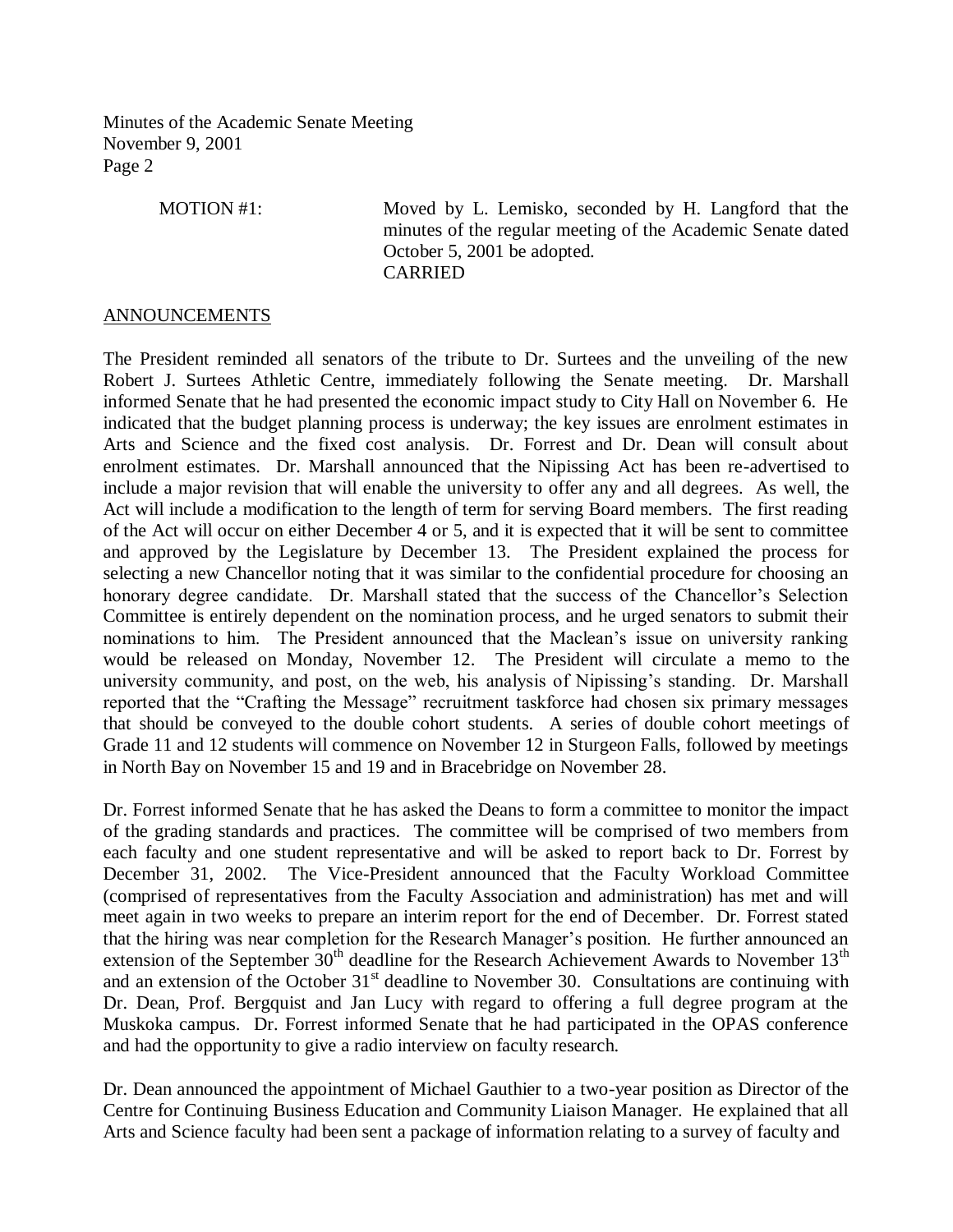students regarding course satisfaction. He requested that faculty members administer the survey to their students next week and return the forms to the Dean's office.

Dr. Common announced the success of the Faculty of Education's first international assessment conference. The Checkmark Conference was well attended and 75 registrants took it as a professional learning credit. Dr. Common stated that it is expected that next year's conference will attract 1000 people. The Dean individually thanked members of the Faculty for their role in organizing the conference. Dr. Common announced that the Research Institute of Learning had been launched and was currently in the process of applying for government funding. He informed Senate that a Nepali doctoral student, Bahai Rajai, was visiting Nipissing for several months. Mr. Rajai has a Master of Science in Engineering degree and another Masters degree in International Development. The Dean stated that the Faculty is investigating the possibility of reopening the campus site in Newmarket. Further discussions are pending, but it appears hopeful that it may happen. Dr. Common stated that he has contacted all the Deans of Ontario Faculties of Education to lobby and broker a deal with the government so that the teacher test will not come to fruition. A public announcement is expected soon. He advised Senate that the concurrent BA/BEd program with Wilfrid Laurier University is progressing well. The Dean stated that he had received one application for sabbatical and two applications for promotion.

### Academic Planning Committee

| <b>MOTION #2:</b>                 | Moved by R. Forrest, seconded by L. Lemisko that the Report of the<br>Academic Planning Committee dated October 2, 2001 be received.<br><b>CARRIED</b>                                                                                         |
|-----------------------------------|------------------------------------------------------------------------------------------------------------------------------------------------------------------------------------------------------------------------------------------------|
| <b>MOTION #3:</b>                 | Moved by R. Forrest, seconded by L. Frost that Senate recommend to<br>the Board of Governors, pending budget approval, that the limited<br>term position in Classroom Management be converted to a tenure<br>track position.<br><b>CARRIED</b> |
| <b>Library Committee</b>          |                                                                                                                                                                                                                                                |
| <b>MOTION #4:</b>                 | Moved by L. Patriquin, seconded by J. Buley that the Report of the<br>Library Committee dated October 3, 2001 be received.<br><b>CARRIED</b>                                                                                                   |
| <b>Cultural Affairs Committee</b> |                                                                                                                                                                                                                                                |
| <b>MOTION #5:</b>                 | Moved by J. Buley, seconded by L. Lemisko that the Report of the<br>Cultural Affairs Committee dated October 5, 2001 be received.                                                                                                              |

CARRIED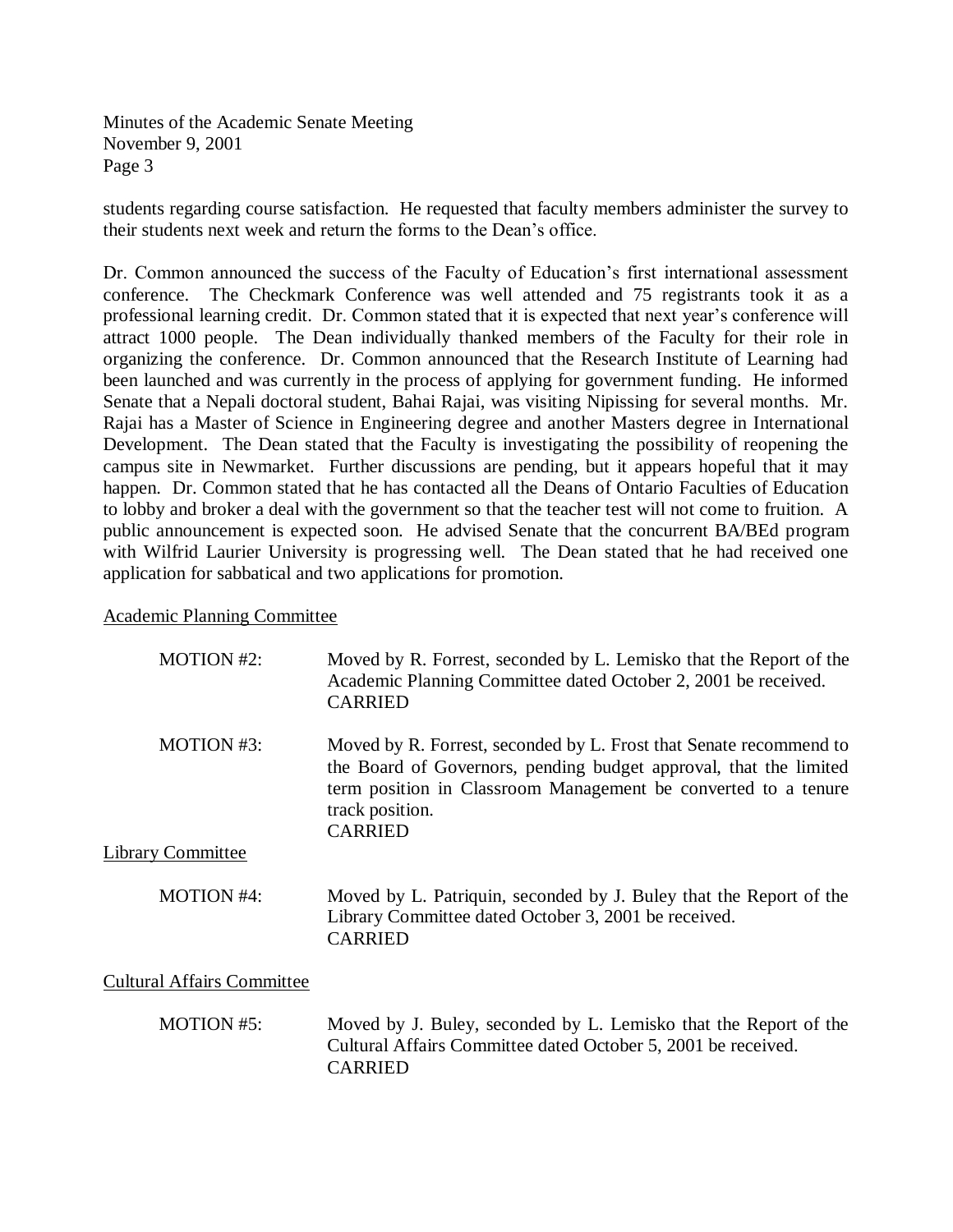Student Affairs Committee

| MOTION #6: | Moved by G. Olsen, seconded by D. Marshall that the Report of the |
|------------|-------------------------------------------------------------------|
|            | Student Affairs Committee dated October 25, 2001 be received.     |
|            | <b>CARRIED</b>                                                    |

- MOTION #7: Moved by G. Olsen, seconded by D. Marshall that Motion #17 of the June 7, 2001 Senate meeting, "Students who have successfully completed studies abroad be eligible for consideration for either scholarships or awards as determined by the Student Affairs Committee" be amended to read, "That students who earn scholarships and awards at Nipissing University and choose to study abroad remain eligible for such awards upon their return to Nipissing, provided they are successful." CARRIED
- MOTION #8: Moved by G. Olsen, seconded by J. Long that students who earn scholarships and awards at Nipissing University and choose to study abroad remain eligible for such awards upon their return to Nipissing, provided they are successful. CARRIED
- MOTION #9: Moved by G. Olsen, seconded by D. Shaffer that students who are accepted for an exchange program and have qualified for a scholarship will receive the scholarship during the exchange year as if they were studying on campus. CARRIED

Honorary Degrees Committee

| MOTION #10:    | Moved by D. Marshall, seconded by D. Shaffer that Senate move into<br>an in-camera session.<br><b>CARRIED</b>                                                                                                   |
|----------------|-----------------------------------------------------------------------------------------------------------------------------------------------------------------------------------------------------------------|
| $MOTION #11$ : | Moved by D. Marshall, seconded by J. Baffoe that Senate move out<br>of the in-camera session.<br><b>CARRIED</b>                                                                                                 |
| MOTION #12:    | Moved by R. Forrest, seconded by L. Lemisko that Senate approve<br>the modified Policy on Professor Emeritus/Emerita* dated October<br>31, 2001.<br>WITHDRAWN (to be considered at the December Senate meeting) |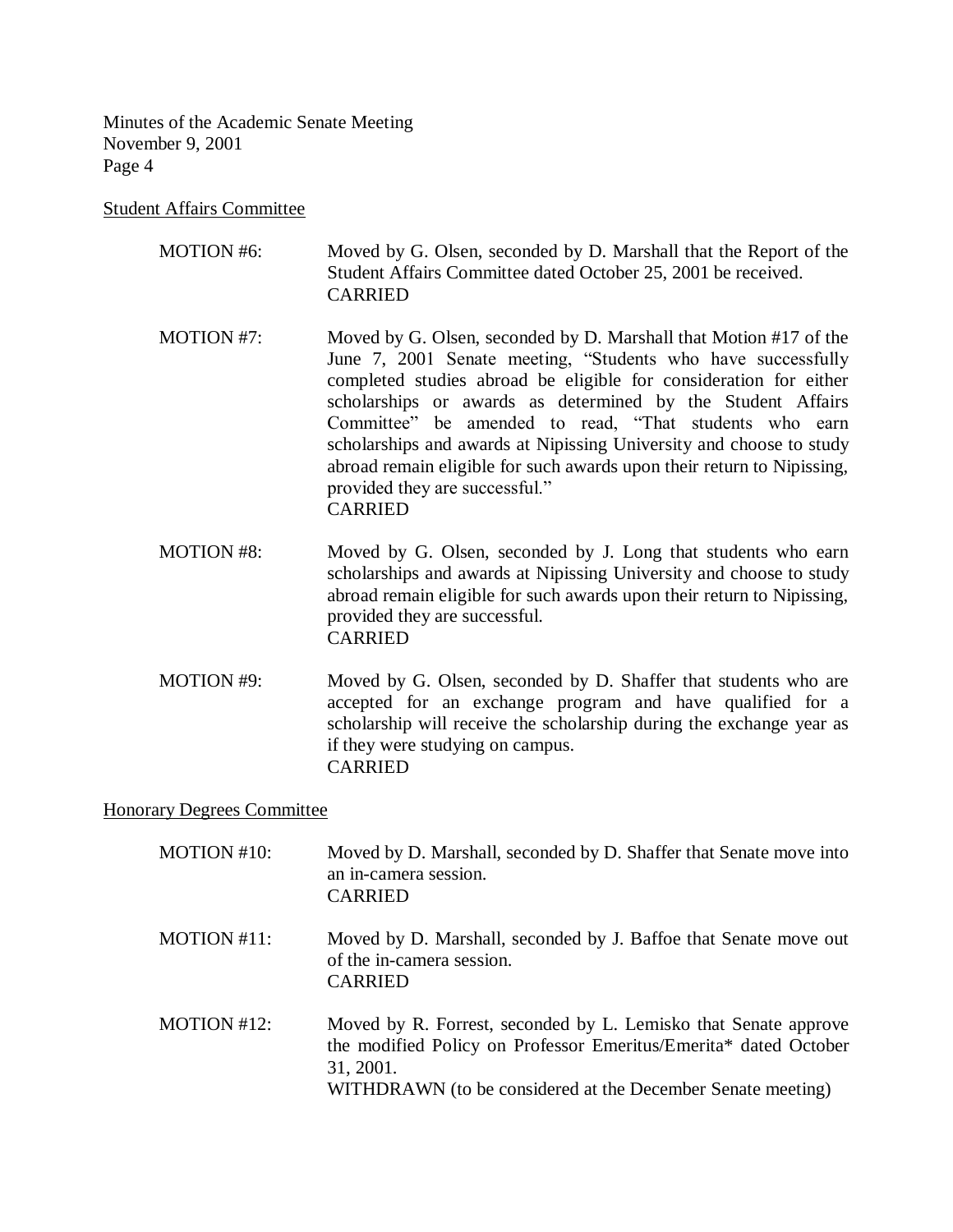Admissions, Promotions and Petitions Committee

- MOTION #13: Moved by R. Bergquist, seconded by D. Lawrence that the Report of the Admissions, Promotions and Petitions Committee dated October 15, 2001 be received. CARRIED
- MOTION #14: Moved by R. Bergquist, seconded by R. Common that Senate adopt the admission requirements and admission process for the proposed concurrent BA/BEd program with Wilfrid Laurier University at its Brantford campus, as outlined as follows:

That students seeking entry into the program successfully complete one of the following courses: an OAC Math; a Grade 12 U Math; or a Grade 12 UC Math plus either an OAC English or Grade 12 U English.

That high school students presenting a minimum overall average of 75% on their best six OACs be considered for admission consideration as long as the following material is also submitted: Two references, one personal and one professional (ii) a personal statement about why they want to be teachers; and (iii) an experience profile. The committee will not consider students who have any of the requirements missing from their file by the specified deadline. CARRIED

MOTION #15: Moved by R. Bergquist, seconded by D. Lawrence that the students listed on Appendix A, who have completed all requirements of their respective degrees, be admitted to their respective degrees in-course and that diplomas for the degrees be awarded. CARRIED

University Research Council

MOTION #16: Moved by R. Forrest, seconded by D. Hall that the Report of the University Research Council dated 1 November 2001 be received. CARRIED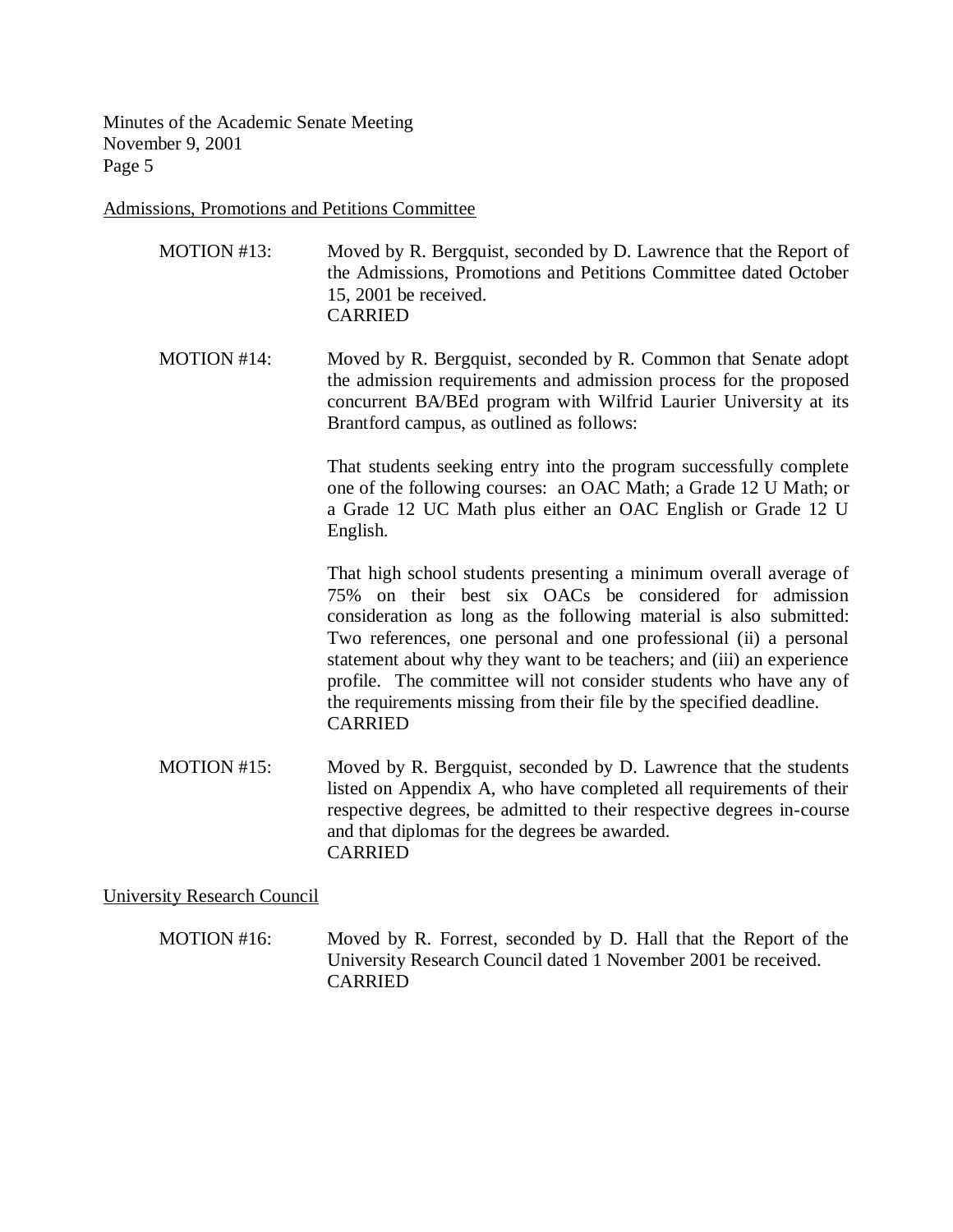> MOTION #17: Moved by R. Forrest, seconded by R. Common that Senate approve the modification of the criteria for new faculty Start-Up Grants to the effect that new faculty members, appointed in the last three years (1998-2001) in a tenure track position, who do not hold a PhD, be permitted to apply for New Faculty Start-Up Grants for non-doctoral related research. CARRIED

# REPORTS OF REPRESENTATIVES ON OTHER BODIES

Prof. Uldis Kundrats, Senate representative on the Alumni Association, presented several announcements on behalf of the Alumni Association. An Alumni Board meeting was held to gain input about the Maclean's ranking in terms of Alumni support. Also, various standing committees were organized. Prof. Kundrats invited senators to advise him of any agenda items for the next Alumni meeting scheduled for early December.

## OTHER BUSINESS

Report to Senate on Search Committees from the Dean of Education

| MOTION #18: | Moved by R. Common, seconded by L. Frost that the Report to<br>Senate on Search Committees from the Dean of Education dated<br>October 24, 2001 be received.<br><b>CARRIED</b>                                                                                                                                                                                                                                                                                                                                                             |
|-------------|--------------------------------------------------------------------------------------------------------------------------------------------------------------------------------------------------------------------------------------------------------------------------------------------------------------------------------------------------------------------------------------------------------------------------------------------------------------------------------------------------------------------------------------------|
| MOTION #19: | Moved by R. Common, seconded by L. Lemisko that Senate proceed<br>to establish a Search Committee for the Language Arts and Literacy,<br>Mathematics Education, Physical and Health Education, Music<br>Education, Classroom Management and Curriculum Methods<br>positions with the understanding that the Education Policy<br>Committee represent the Faculty of Education senators and that one<br>senator from the Faculty of Arts and Science be elected to serve on<br>the committee.<br><b>CARRIED</b><br>A. Dean nominated P. Chow |
| MOTION #20: | Moved by L. Lemisko, seconded by L. Frost that nominations cease.<br><b>CARRIED</b>                                                                                                                                                                                                                                                                                                                                                                                                                                                        |

Acclaimed: P. Chow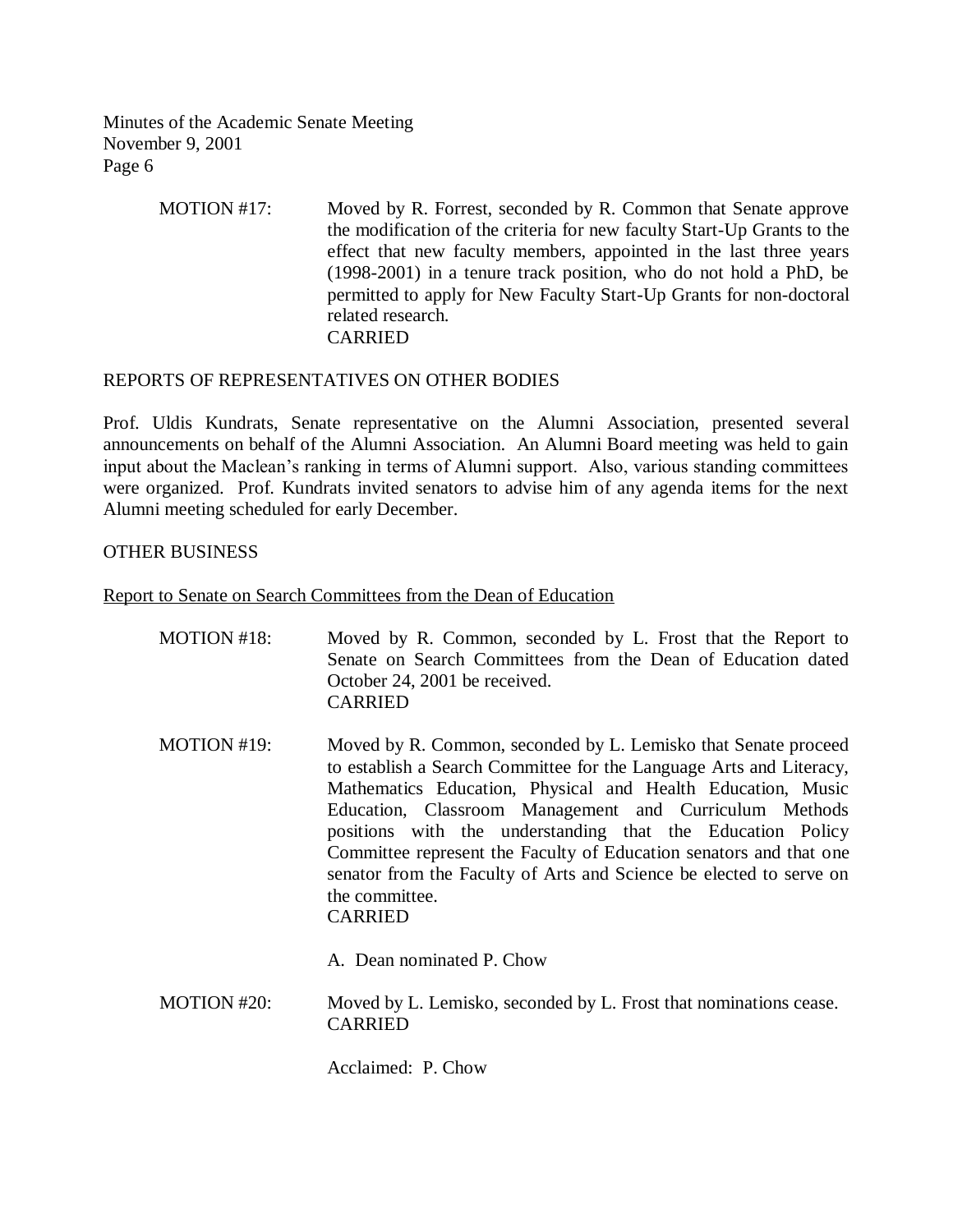NEW BUSINESS

Distance Education Committee

- MOTION #21: Moved by R. Wideman, seconded by A. Dean that Senate consider receipt of the Report of the Distance Education Committee. CARRIED
- MOTION #22: Moved by R. Wideman, seconded by R. Bergquist that the Report of the Distance Education Committee dated November 8, 2001 be received. CARRIED
- MOTION #23: Moved by R. Wideman, seconded by R. Bergquist that Senate now approve offering ADMN 3836EQ – Training and Development – for distance delivery. CARRIED

# Academic Planning Committee

| MOTION $#24$ : | Moved by R. Forrest, seconded by L. Lemisko that Senate consider<br>receipt of the Interim Report of the Academic Planning Committee<br>dated November 8, 2001.<br><b>CARRIED</b>                                                                                        |
|----------------|--------------------------------------------------------------------------------------------------------------------------------------------------------------------------------------------------------------------------------------------------------------------------|
| MOTION #25:    | Moved by R. Forrest, seconded by L. Lemisko that the Interim<br>Report of the Academic Planning Committee dated November 8,<br>2001 be received.<br><b>CARRIED</b>                                                                                                       |
| MOTION $#26$ : | Moved by R. Forrest, seconded by D. Shaffer that Senate approve for<br>development, in principle, two new advanced degree programs for<br>practising teachers – the Advanced Degree in Education and the<br>Advanced Degree in Educational Leadership.<br><b>CARRIED</b> |

### University Curriculum Committee

 MOTION #27: Moved by R. Common, seconded by D. Brackenreed that Senate consider receipt of the Summary Report of the University Curriculum Committee dated November 9, 2001. CARRIED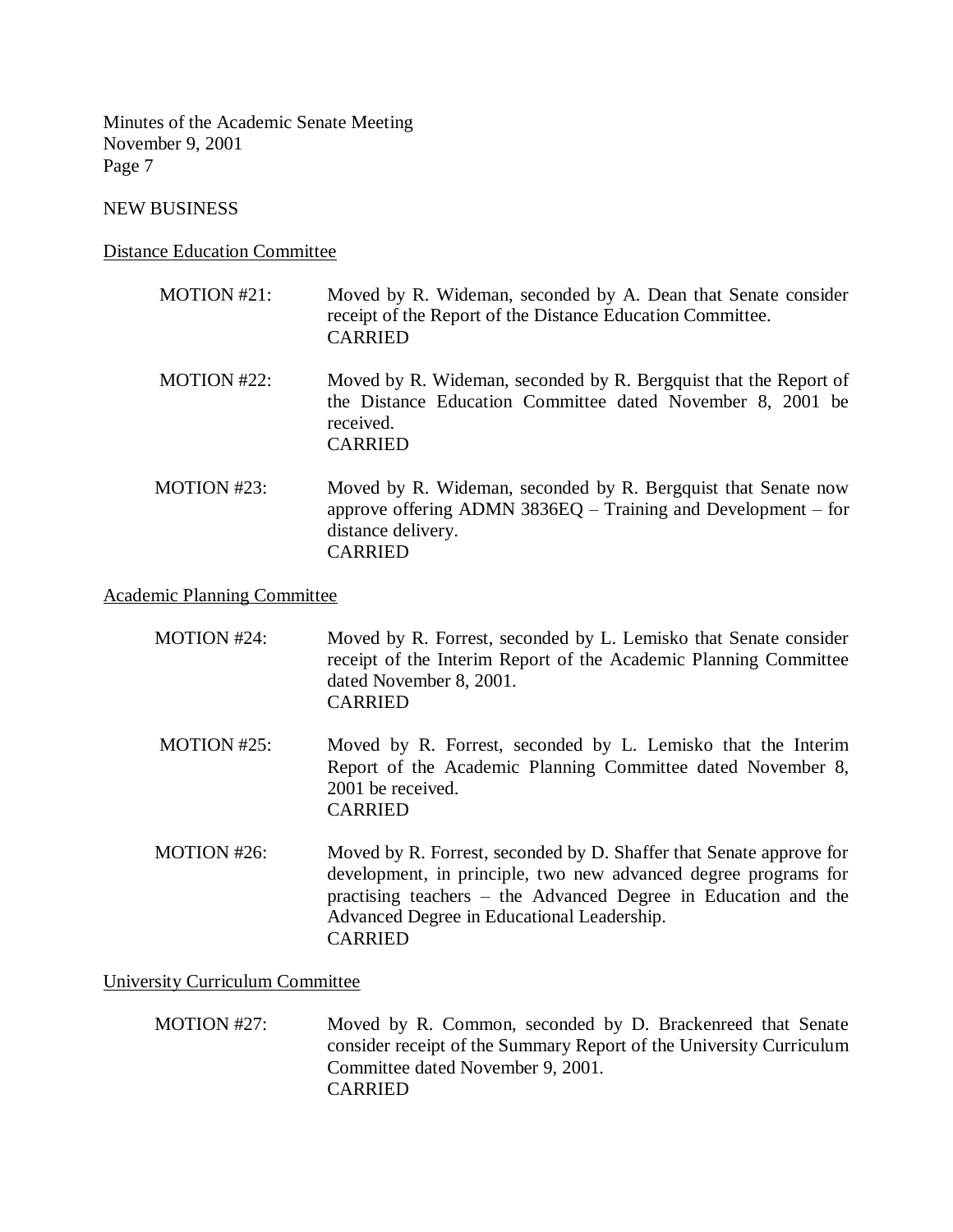| MOTION #28: | Moved by R. Common, seconded by J. Buley that the Summary       |
|-------------|-----------------------------------------------------------------|
|             | Report of the University Curriculum Committee dated November 9, |
|             | 2001 be received.                                               |
|             | <b>CARRIED</b>                                                  |

 MOTION #29: Moved by R. Common, seconded by L. Lemisko that the Senate document entitled "Senate Academic Regulations and Policies, September 2001" be amended to delete: EDUC 4104E Foundations in Education: Education and Schooling; Educational Psychology and Special Education (Primary/Junior), EDUC 4204E Foundations in Education: Education and Schooling; Educational Psychology and Special Education (Junior/Intermediate), EDUC 4305E Foundations in Education: Education and Schooling; Educational Psychology and Special Education (Intermediate/Senior). CARRIED

- MOTION #30: Moved by R. Common, seconded by L. Frost that the Senate document entitled "Senate Academic Regulations and Policies, September 2001" be amended to add: EDUC 4102E Education and Schooling (Primary/Junior), EDUC 4202E Education and Schooling (Junior/Intermediate); EDUC 4306E Education and Schooling (Intermediate/Senior), EDUC 4103E Educational Psychology and Special Education (Primary/Junior), EDUC 4203E Educational Psychology and Special Education (Junior/Intermediate), EDUC 4307E Educational Psychology and Special Education (Intermediate/Senior). CARRIED
- MOTION #31: Moved by R. Common, seconded by L. Lemisko that the Senate document entitled Senate Academic Regulations and Policies, September 2001" be amended to modify: EDUC 4454E Curriculum Methods (Primary/Junior), EDUC 4464 Curriculum Methods (Junior/Intermediate), EDUC 4315E Curriculum Methods (Intermediate/Senior). CARRIED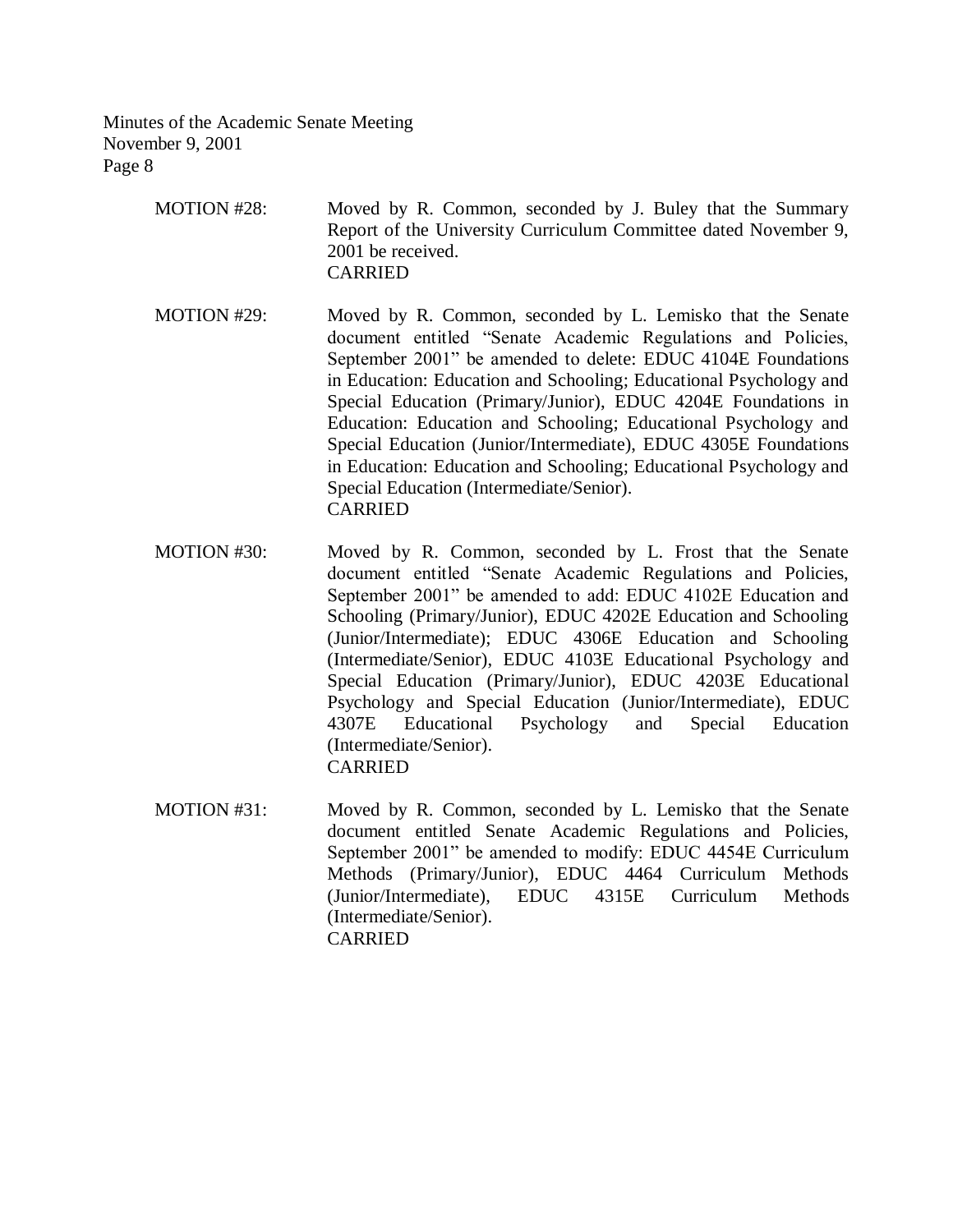- MOTION #32: Moved by R. Common, seconded by L. Frost that the Senate document entitled Senate Academic Regulations and Policies, September 2001 be amended to add: EDUC 4118E Curriculum Methods – Part I (Primary/Junior), EDUC 4128E Curriculum Methods – Part II (Primary/Junior), EDUC 4138E Curriculum Methods – Part III (Primary/Junior), EDUC 4218E Curriculum Methods -–Part I (Junior/Intermediate), EDUC 4228E Curriculum Methods – Part II (Junior/Intermediate), EDUC 4238E Curriculum Methods – Part III (Junior/Intermediate). CARRIED
- MOTION #33: Moved by R. Common, seconded by L. Lemisko that the Senate document entitled Senate Academic Regulations and Policies September 2001" be amended to modify the degree requirements for the BEd program. WITHDRAWN
- MOTION #34: Moved by R. Common, seconded by M. Denike that the Senate document entitled "Senate Academic Regulations and Policies, September 2001" be amended to modify: FILM 2305E Women and Cinema. CARRIED
- MOTION #35: Moved by R. Common, seconded by M. Denike that the Senate document entitled "Senate Academic Regulations and Policies, September 2001" be amended to add WOMN 2306E Art and Social Justice, WOMN 2216E Gender, Culture and Textiles, WOMN 2217E Gender and the Media: Themes and Controversies, WOMN 1025E Introduction to Gender Equality and Social Justice, WOMN 3206E Power, Oppression and Human Rights, WOMN 3306E Perspectives on Power and Equality, WOMN 2206E Sex, Body and Identity I, WOMN 2207E Sex, Body and Identity II, WOMN 2226E The Inquisition and the European Witch Craze, WOMN 2045E Women and Art History. CARRIED
- MOTION #36: Moved by R. Common, seconded by M. Denike that the Senate document entitled "Senate Academic Regulations and Policies, September 2001" be amended to delete: WOMN 3006E Feminist Theories. CARRIED